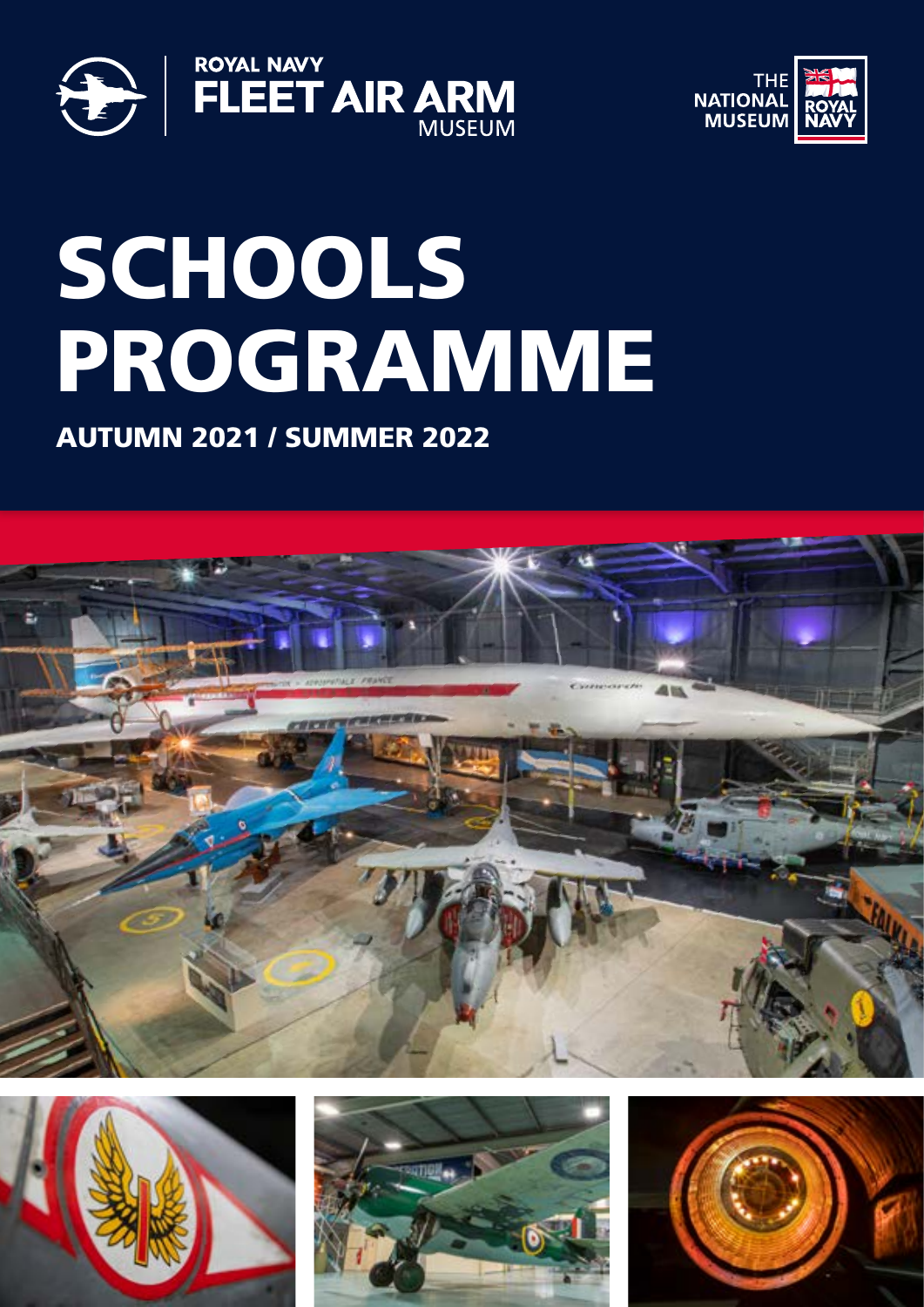



### Welcome to the Learning Brochure for the Fleet Air Arm Museum, the home of Royal Naval Flying.

The museum's collection is an unparalleled resource of innovative technology, personal stories and historic objects, to bring the curriculum to life.

We look forward to welcoming you and your group soon.

### **CONTENTS**

The museum offers a range of stimulating activities for all ages, making learning relevant and engaging throughout our four halls.

There are several different ways that you can explore our Museum and collection, but we ask that you do so whilst respecting the guidance laid out within the Teachers Welcome Pack, and in small groups in accordance with our relevant adult to child ratios.

| <b>PRIMARY DISCOVERY VISITS</b>            | 04 |
|--------------------------------------------|----|
| <b>PRIMARY DISCOVER MORE VISITS</b>        | 06 |
| <b>SECONDARY DISCOVERY VISITS</b>          | 08 |
| <b>ACTIVITY DAYS LAUNCHING SPRING 2022</b> | 08 |
| <b>ENGINEERING CHALLENGE DAYS</b>          | 09 |
| <b>PRICES</b>                              | 10 |
| <b>HOW TO BOOK</b>                         | 10 |
| <b>FREQUENTLY ASKED QUESTIONS</b>          | 11 |





![](_page_1_Picture_10.jpeg)

### SAVE 20% ON COACH TRAVEL

Book a visit to The Fleet Air Arm Museum quoting code **"FAAM20"** to South West Coaches to receive **20% off your coach travel \* .**

**\* The National Museum of the Royal Navy accepts no liability for the service you receive from South West Coaches.**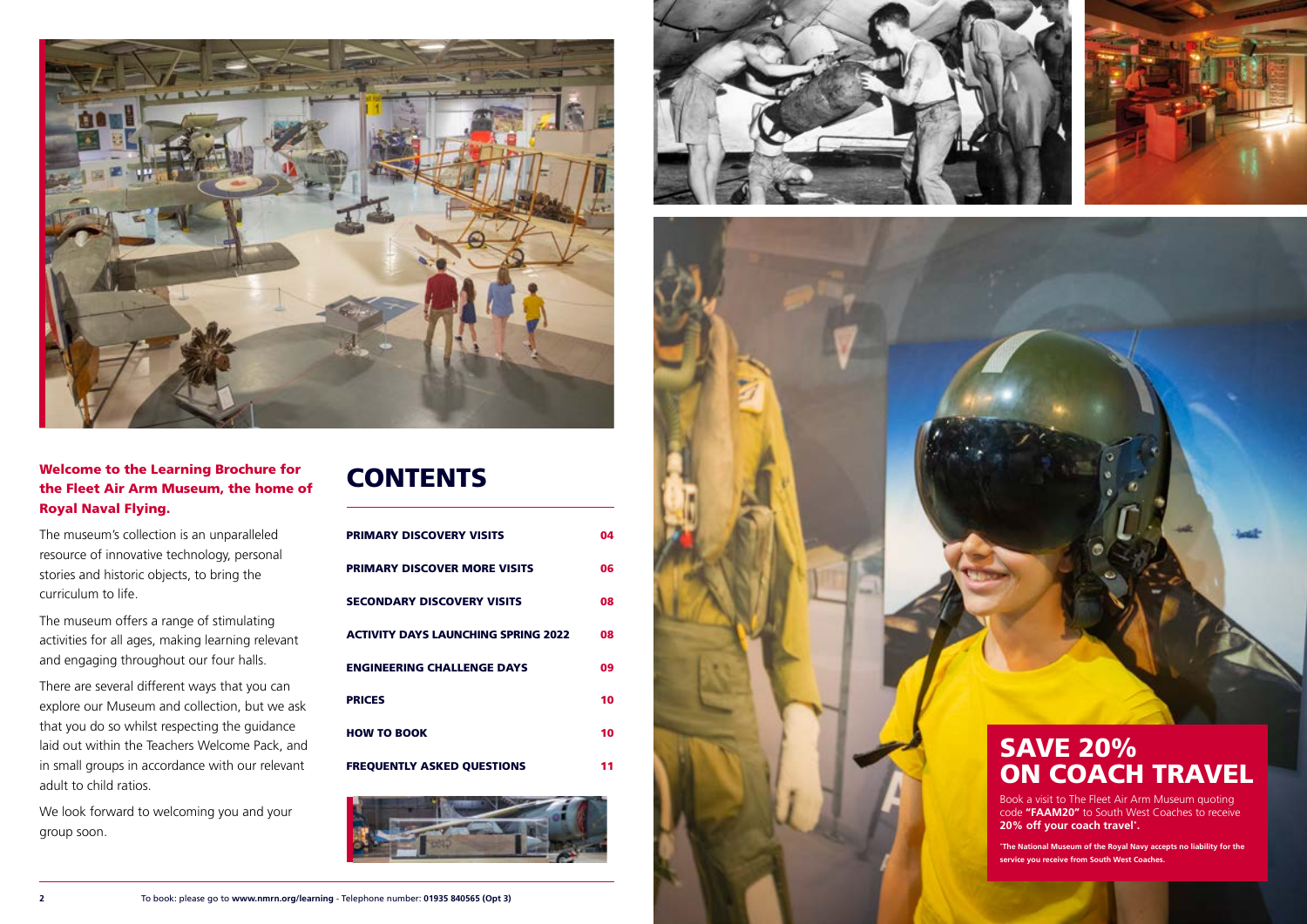![](_page_2_Picture_26.jpeg)

Our new and improved Discovery Visit package is a teacher-led trip around the museum, allowing for a more flexible visit with regards to students, timings and your own activities.

Looking for inspiration for an art project? Bring your sketchbooks down and set up in front of our Sea King helicopter!

Students lost for words? Visit our emotive Aircraft Carrier experience to kick start a creative writing project!

We recommend teachers book a free preliminary visit prior to the day, to familiarise themselves with the museum and its facilities. This is also the perfect opportunity to talk to a member of our museum team and brainstorm some activity ideas! If you aren't able to visit the museum in person, we also have a 3D tour of the museum available on our website, which may alleviate concerns or answer specific questions.

Groups will also be offered thematic Discovery Trails to support their visit, highlighting some key areas within the museum and prompting specific thinking around them, allowing for a more supported and guided experience. Available thematic trails are as follows:

![](_page_2_Picture_6.jpeg)

![](_page_2_Picture_7.jpeg)

### SAVING LIVES IN THE ROYAL NAVY

#### **Target group:** KS1/2

### <span id="page-2-0"></span>PRIMARY **DISCOVERY VISITS**

Explore the Museum whilst investigating the different ways in which the Royal Navy save and protect life through the use of specialist equipment. This theme provides a framework for supporting pupil's art, design and technology understanding in the areas of colour, pattern, shape, and materials for different purposes.

![](_page_2_Picture_11.jpeg)

THE HISTORY OF FLYING IN THE ROYAL NAVY

Go on a journey around the museum, investigating how flying in the Royal Navy has changed over time from early pioneers to modern technologies.

**Target group: KS2** 

![](_page_2_Picture_12.jpeg)

### OUR LOCAL NAVY **Target group:** KS2

Take a look at how the Royal Navy have had a connection with Yeovilton and its locality for over 100 years from clothing pilots, to building and flying aircraft.

### LAUNCHING JANUARY 2022

### HOW TO BUILD AN AIRCRAFT

### **Target group:** KS1/2

Explore the museum through the eyes of an engineer, looking at materials science and technology of Naval flying.

### RECORD BREAKERS & INNOVATORS

### **Target group:** KS2

Discover aircraft, equipment and people within the Fleet Air Arm story who have soared to dizzying heights and recorded 'firsts' in their fields.

### PLACES & PEOPLE OF THE ROYAL NAVY

### **Target group:** KS2/3

Explore the stories of the diverse people and places which feature within the narrative of the Fleet Air Arm and the Royal Navy more widely.

![](_page_2_Picture_22.jpeg)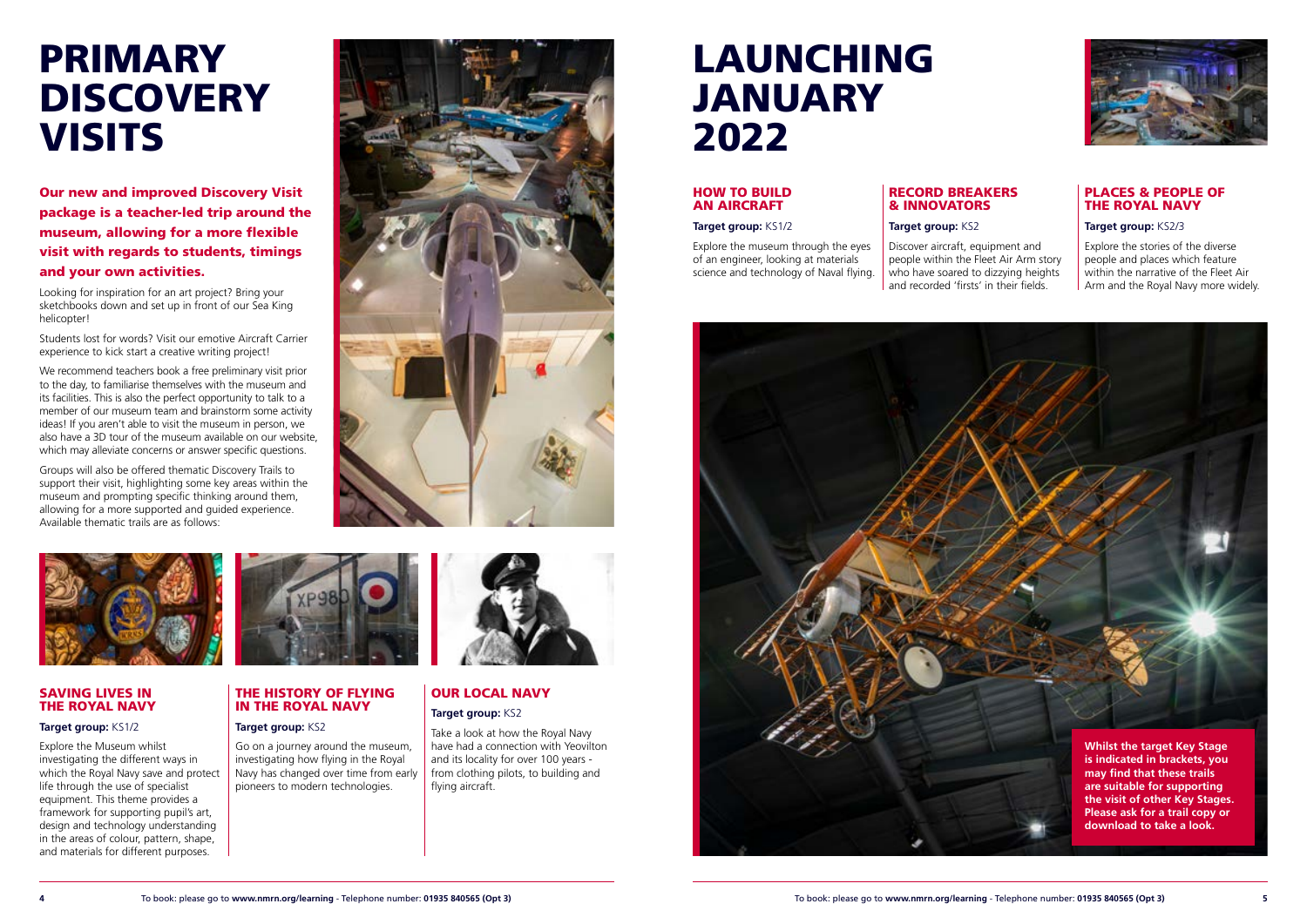![](_page_3_Picture_39.jpeg)

**STEM** - Everyday materials, colour and pattern.

### SAVING LIVES IN THE ROYAL NAVY

**Design & Technology** - Explore and evaluate a range of existing products.

**Target group:** KS1/2

**Curriculum Links:**

**History** - Changes within living memory.

Journey around the museum with this *Discover More* visit, exploring how clothing, equipment and aircraft have been used in the protection and saving of lives. Activities along the trail will highlight the use of colours, patterns, shapes, materials, and textures with different life-saving functions. Alongside this visual feast, you will also learn about the human effort and endeavour in the Royal Navy as you explore stories of bravery and valour.

#### PLACES & PEOPLE OF THE ROYAL NAVY

#### **Target group:** KS2/3

### **Curriculum Links:**

**History** - An aspect or theme in British history that extends pupils chronological knowledge beyond 1066; Challenges for Britain, Europe and the wider world 1901 to present day.

**Citizenship** - Developing good relationships and respecting the differences between people.

**STEM** - Everyday materials, forces, light, colour and pattern.

Journey to far off lands and meet a diverse range of people within this *Discover More* strand. Using objects and stories rooted within our collection, pupils will have the opportunity to explore interesting topics such as race and gender within the Royal Navy's narrative, alongside the changing perspectives of wider world events and attitudes.

![](_page_3_Picture_47.jpeg)

Our *Discover More* offer is a brand new type of teacher-led visit, specifically curated to engage our Primary aged visitors, with additional activities designed to support pupils' learning whilst being fully immersed in the museum.

Each *Discover More* visit follows the same theme as the Discovery Visits are, but groups have an additional series of activities located at designated points throughout the museum. These activities, which are stored in secure containers, may include handling objects with prompt questions, an observation task involving map work, a scavenger hunt around a hall, or many other unique opportunities to immerse yourself in our collection. These activities work alongside our Discovery Trails, creating an experience that enables teachers, helpers and pupils to explore the museum, inspiring curiosity and helping to make connections within the broader narrative of world history through the Royal Navy.

Available thematic Discover More visits are as follows:

### THE HISTORY OF FLYING IN THE ROYAL NAVY

**Target group:** KS2

#### **Curriculum Links:**

**History** - The first aeroplane flights and the beginnings of Royal Naval aviation; Significant turning points in British History, including the Battle of Britain.

Activities within this *Discover More* visit will allow you to explore the development of aircraft design from early innovators of flight, to the more modern technologies.

This thematic strand will encourage pupils to develop a broader understanding of the Royal Navy's aviation history, and the changing roles of the Fleet Air Arm in war and peace time.

### OUR LOCAL NAVY

**Target group: KS2** 

### **Curriculum Links:**

**History** - Changes within living memory; significant places in their own locality; A Local history study.

Explore the unique history of the local area around Yeovilton and its connections to Royal Naval flying within this *Discover More* theme. Take a look at the history of aircraft and flying clothing manufacturing in the locality, and investigate the history of the air station and the people working here.

#### HOW TO BUILD AN AIRCRAFT

**Target group:** KS1/2

### **Curriculum Links:**

**History** - Events beyond living memory that are significant (for example, the first aeroplane flight).

**Science** - Compare and group together a variety of everyday materials on the basis of their properties;

Take a look at the materials and mechanics that go into making an aircraft and how and why they have developed over the past century. The activities within this *Discover More* visit will allow pupils to test the materials and ascertain their various properties, gaining an understanding of why certain materials are better for certain tasks.

### RECORD BREAKERS & INNOVATORS

**Target group:** KS2

### **Curriculum Links:**

**History** - An aspect of British history that extends pupils chronological knowledge beyond 1066; Events beyond living memory that are significant (for example, the first aeroplane flight).

This *Discover More* journey will encourage help you to investigate the many 'firsts' of the Royal Navy, through aircraft, equipment and peoples stories. Activities within this thematic offer will help pupils to further understand the many milestones set by our museum collection, from the pioneers of Royal Naval aviation to the first Britishmade Concorde.

![](_page_3_Picture_35.jpeg)

### <span id="page-3-0"></span>PRIMARY DISCOVER MORE VISITS

### LAUNCHING SPRING 2022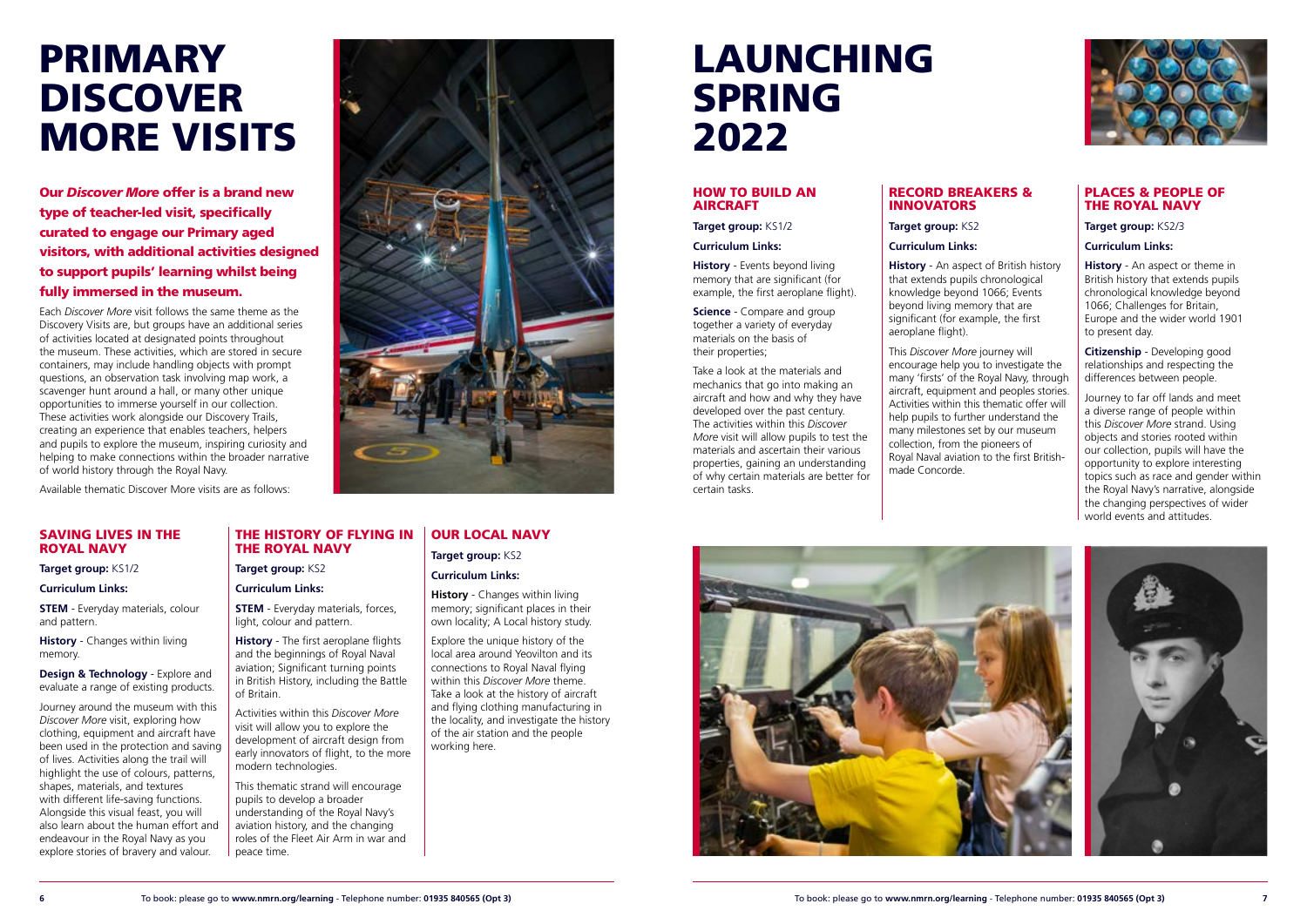![](_page_4_Picture_29.jpeg)

## ACTIVITY DAYS LAUNCHING SPRING 2022

### COMPETITIVE, CHALLENGING AND INSPIRING!

These sponsored competitive days, held throughout the year, are designed to raise awareness of engineering as a career.

The challenges encourage students to work on a breadth of skills from technical to practical skills, and communication to teamwork.

All challenges set will include aspects of design, simple mechanics and electrical circuits and will involve the students purchasing materials from a pop-up shop, to build their model from scratch. At the end of the day each team will have to present a marketing pitch and working model to the 'customer'.

Mentors on-hand during the day will include current engineers from the museum industry and the Royal Navy.

### KEY DETAILS

- Free to secondary schools\*. It is a sponsored event.
- Schools must be available to stay for the whole day from 09.30 to 15.30.
- Six pupils per team with a maximum of two teams per school.
- Challenge dates are available for Key Stages 3, 4 and 5 throughout the school year.
- A short tour of the museum relevant to the engineering task will be included as part of the challenge.

### **REGISTRATION**

### <span id="page-4-0"></span>SECONDARY **DISCOVERY VISITS**

![](_page_4_Picture_1.jpeg)

If you are interested on being entered onto our mailing list for the next Engineering Challenge dates, please email **fleetairarm.learning@nmrn.org.uk**

Dates are set by the museum at intervals throughout the year.

These events fill up very quickly on a first come, first served basis, so please register as soon as possible to guarantee a place for your team.

### ENGINEERING CHALLENGE DAYS

Our Teacher Led Discovery Visit offer is perfect for secondary groups with large numbers and a need for flexibility around timings, topics, or specific student needs.

This cost-conscious offer allows for groups to visit the museum at their own pace, whilst utilising our knowledgeable staff and volunteer team on your journey around our halls.

We encourage school groups to use our museum spaces and collections for their own needs and areas of work, be that for specific fact-finding missions, or for creative inspiration.

We recommend teachers book a free preliminary visit prior to the day to familiarise themselves with the museum and its facilities. If you are unable to do this, we do also have the option of a 3D tour of the museum available via our website, or our team are available via phone and email to deal with enquiries. If you are unsure as to if a planned activity is likely to be 'allowed' during your visit, this is the perfect opportunity for us to alleviate your concerns!

New for April 2022, our Activity Day packages will consist of a series of expertly curated activities around a variety of STEM and History- focused topics. Led by the knowledgeable museum staff team, they will be available to book as half day or full day experiences in order to create flexibility around busy schedules.

![](_page_4_Picture_9.jpeg)

![](_page_4_Picture_6.jpeg)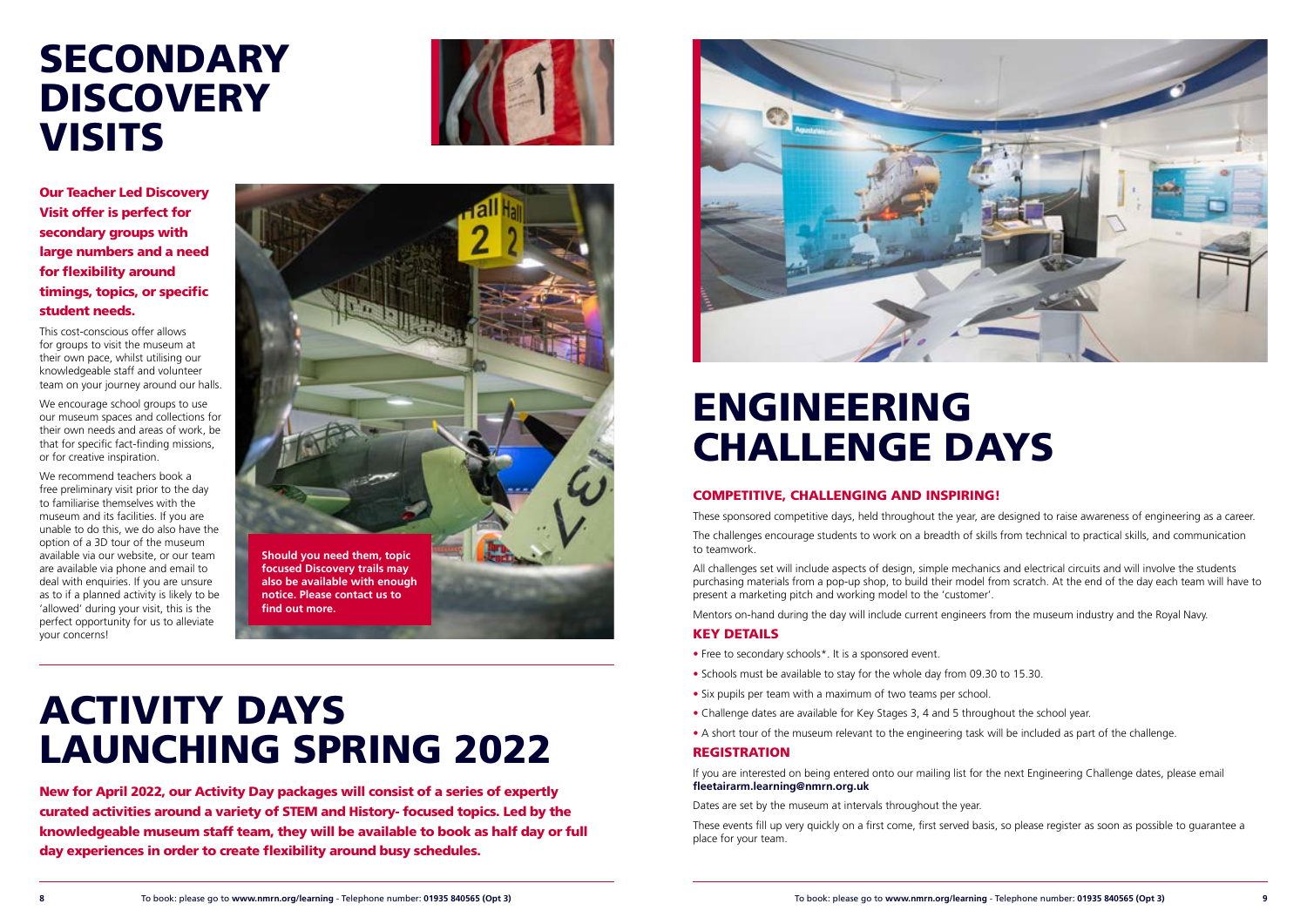![](_page_5_Picture_46.jpeg)

Pre-booking is essential for all age groups to guarantee the best discounted rate.

To make a booking, please visit: **www.nmrn.org.uk/learning**

### LUNCH FACILITIES

### HEALTH AND SAFETY & **ACCESSIBILITY**

An indoor eating area is available for groups with packed lunches and can be pre-booked along with the rest of your visit.

During the summer months groups are invited to use the large grassed area at the front of the museum where they may eat packed lunches. Primary pupils may use the adventure playground.

We ask for your co-operation in leaving these areas tidy and free of litter.

School specific Risk Assessments, Health & Safety and accessibility guidelines are available within our downloadable Teachers Welcome Pack. More generic guidance around facilities at our site can be found on our website: **www.nmrn.org.uk/learning**

![](_page_5_Picture_12.jpeg)

![](_page_5_Picture_13.jpeg)

## FREQUENTLY ASKED QUESTIONS

## <span id="page-5-0"></span>PRICES

|                          | KS1 – KS5 PUPILS |  |
|--------------------------|------------------|--|
| <b>I DISCOVERY VISIT</b> | £4.50            |  |
| I DISCOVER MORE VISIT    | £5.50            |  |

\*Adults go free at a ratio of 1:5

We strongly advise a preliminary visit in order to familiarise yourself with the site and complete risk assessment paperwork. For groups already booked you will need to bring the booking reference as proof. On arrival you will issued with up to 3 adult tickets or at weekends and holidays 1 family ticket. For groups that haven't yet booked only 1 ticket will be available for the school.

We offer free access to supervising staff members during your visit, with ratios relevant to the age of your group (found within the 'How to Book' section). When navigating the museum, we ask that these ratios are maintained within small groups.

| <b>IF YOU ENJOYED</b>                                      | THEN MAYBE YOU SHOULD TRY                                                                                                                                                                                    |
|------------------------------------------------------------|--------------------------------------------------------------------------------------------------------------------------------------------------------------------------------------------------------------|
| <b>Balsa Wood to Carbon Fibre Workshop</b>                 | Saving Lives in the Royal Navy or How to build an aircraft (available January 2022)                                                                                                                          |
| <b>Pioneers of Flight Workshop</b>                         | History of Flying in the Royal Navy or How to build an aircraft (available January 2022)                                                                                                                     |
| <b>Aircrew Artefacts Workshop</b>                          | All of our Discover More visits incorporate an element of object handling within them. Our volunteer<br>team also hold daily Object Handling sessions for the general public, which you may be like to join. |
| Second World War - War on the<br><b>Homefront Workshop</b> | Our Local Navy Discover More Visit                                                                                                                                                                           |
| The Battle of Britain Workshop                             | History of Flying in the Royal Navy                                                                                                                                                                          |
| <b>Our KS3/4 Workshops</b>                                 | Keep an eye on our website or sign up to our mailing list for more information on our Secondary<br>School Offer launching in Spring 2022!                                                                    |
|                                                            |                                                                                                                                                                                                              |

## HOW TO BOOK

### PRELIMINARY VISITS

This is not an exhaustive list of comparables, so if you are looking for a specific topic or activity, then please get in touch and we will happily advise *of the most suitable offer where possible.*

### GROUP SIZE

Our maximum number for a Discovery Visit is 120 students. Our maximum number for a Discover More visit is approx. 60 students - there are a set number of stations, and any more than 60 pupils risks some pupils not having a chance to participate.

### VISIT LENGTH

We recommend allowing 2 hours for a self-guided Discovery Visit and 3 hours for a Discover More visit. This does not include a break for lunch/snacks.

### SUPERVISION OF GROUPS

Finally, whilst visiting the museum our extremely knowledgeable staff and volunteer team will be available to answer any questions that you have. *and engage with your group on a variety of discussion points. Keep an eye out for them as you roam the halls!*

### GETTING HERE

The museum is located on the B3151 just south of the A303 in Somerset near Ilchester. The museum is well signposted from the A303. There are spaces for up to 9 coaches in the main car park. If you are using minibuses please park in the car parking area if possible. All vehicle parking at the museum is free.

### **1. Previously when we have visited, we have booked workshops with museum staff and a guided tour. Are these still available?**

*Our workshop offer has been replaced by a new and exciting 'Discover More' offer, with many of the workshop elements which you enjoyed being incorporated into these. This was due to feedback from school groups suggesting that they would like to see and use more of the museum itself during a visit, and a desire to keep costs low for the schools themselves.*

#### **2. Previously, we have had a specific workshop during a visit. Which themed Discovery or Discover More visit would you suggest now?**

### **3. What's the difference between a Discovery and Discover More visit?**

*A Discovery Visit is a teacher led visit around our museum, where you have the option for group leaders to use one of our themed Discovery Trails to help you engage with our collection. A Discover More visit is still teacher led, but adds an extra level of curated activity in the form of 'Stations'*  positioned around the halls for you to use. These activities are themed, and could vary from a scavenger hunt within a hall, to object handling and *dressing up, to a sorting and matching activity.*

### **4. I don't feel confident with my knowledge and/or that of my group leaders to do a self-led visit. What can you do to help?**

*Ahead of a visit, we encourage teachers to book a free preliminary visit to get to grips with the content and facilities of the museum. This is your opportunity, should you wish, to discuss questions and concerns with a member of our team. If you are unable to do this, we can talk you through a 3D tour of the museum over the phone, or just answer your questions via email.*

*On top of this, you will also be provided with a Teachers Pack ahead of your visit, which will not only provide you with standard information such as risk assessments ahead of your visit, but also some key pointers to the museum itself.*

*Additionally, our themed Discovery Trails have been designed so that they are easily accessible for those with little to no knowledge of the museum content, highlighting key areas and discussion points. They are designed to be used by parent helpers and group leaders to facilitate a visit, but may also be used by more advanced pupils.*

### **5. Do I have to bring the specific suggested Key Stages to do the indicated thematic offers?**

*Not at all. The Key Stages indicated are there as a suggestion, based on curriculum links. The Discovery and Discover More visits are what you make of them- the activities and discussion points are there to 'jump start' conversations and extend pupils as relevant for each individual group.*

### **6. Will this be the only thing that you offer moving forward?**

*No, we will be looking to evolve our offer moving forward, offering additional or alternative activities to tie in with specific events, anniversaries or commemorations. For example, we may look to develop temporary craft activities around remembrance, or a schools experience around the launch of a new exhibition.*

### **7. Do you have content to support before/after my visit, or that we can do in the classroom?**

*Over the coming months we will be evolving our online content to include pre and post visit resources, as well as activities which can be done without visiting our site. Keep an eye on our website, or sign up to our schools mailing list to find out more!*